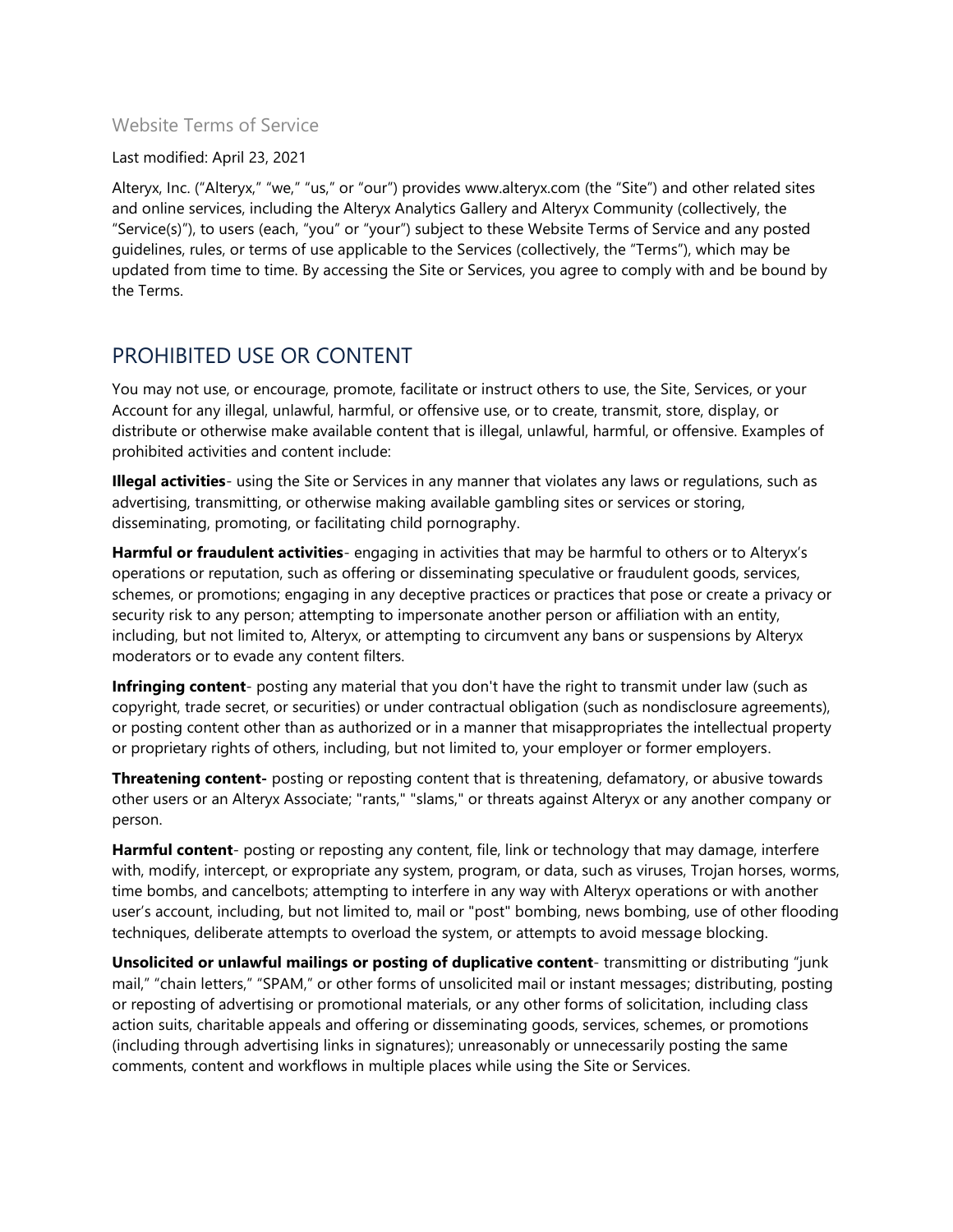**Personal data**- posting or reposting any content that discloses the personal data of others- including any individually identifying information, in any format- whether about users, others, or Alteryx Associates, on forums, comments, templates, workflows, use cases, or examples uploaded to the Alteryx Gallery or Community, or any other sharing of content using the Site or Services; soliciting of personal data from anyone under the age of 18. As with any publicly accessible forum, for your privacy and security, you should not post personal data about yourself while using the Site or Services.

You may not post or repost hyperlinks to sites that violate any of the Terms.

If you recognize any violation of the prohibited use and content terms outlined above, please promptly notify us using one of the following methods:

For Alteryx Community: use the "Notify Moderator" option in the message or article Options menu to describe why you feel the content is inappropriate or in violation of the Terms. You may also contact us directly at: [community@alteryx.com](mailto:community@alteryx.com)

For Alteryx Gallery: email us at [curator@alteryx.com](mailto:curator@alteryx.com)

## SECURITY VIOLATIONS

You may not use the Site or Services to violate the security or integrity of any network, computer or computing device, communications system, or application (each, a "System"). Prohibited activities include unauthorized access or use of any System, including the Site and Services, such as attempting to probe, scan, or test the vulnerability of a System or to breach any security or authentication measures used by a System.

You may not disrupt the Site or Services or any function of the Site or Services, interfere with another user's enjoyment of the Site or Services, or use the Site or Services for fraudulent or deceptive purposes. Examples of security violations under these Terms include, but are not limited to:

(1) forging any TCP/IP packet header or any part of the header information in any posting, or in any way using the Site or Services to send altered, deceptive, or false source-identifying information;

(2) using viruses, bots, worms, or any other malicious computer code, files, or programs that interrupt, destroy, or limit the functionality of any System or otherwise permit the unauthorized use of or access to a System;

(3) interfering with the access of any user, host, or network to the Site or Services;

(4) making any automated use of a System, such as, but not limited to, using scripts to send images or videos;

(5) interfering with, disrupting, or creating an undue burden on the Site or Services, including any networks or services connected to the Site or Services;

(6) impersonating or attempting to impersonate or otherwise attribute content to or misrepresenting your affiliation with another user, person, or entity, including through pretexting or any other form of social engineering;

(7) selling or otherwise transferring your profile;

(8) collecting, using, or storing any personal data about another user without their express consent by electronic or other means and for any purpose; and

(9) scraping the Site or Services using crawlers, bots, or other automated mechanisms.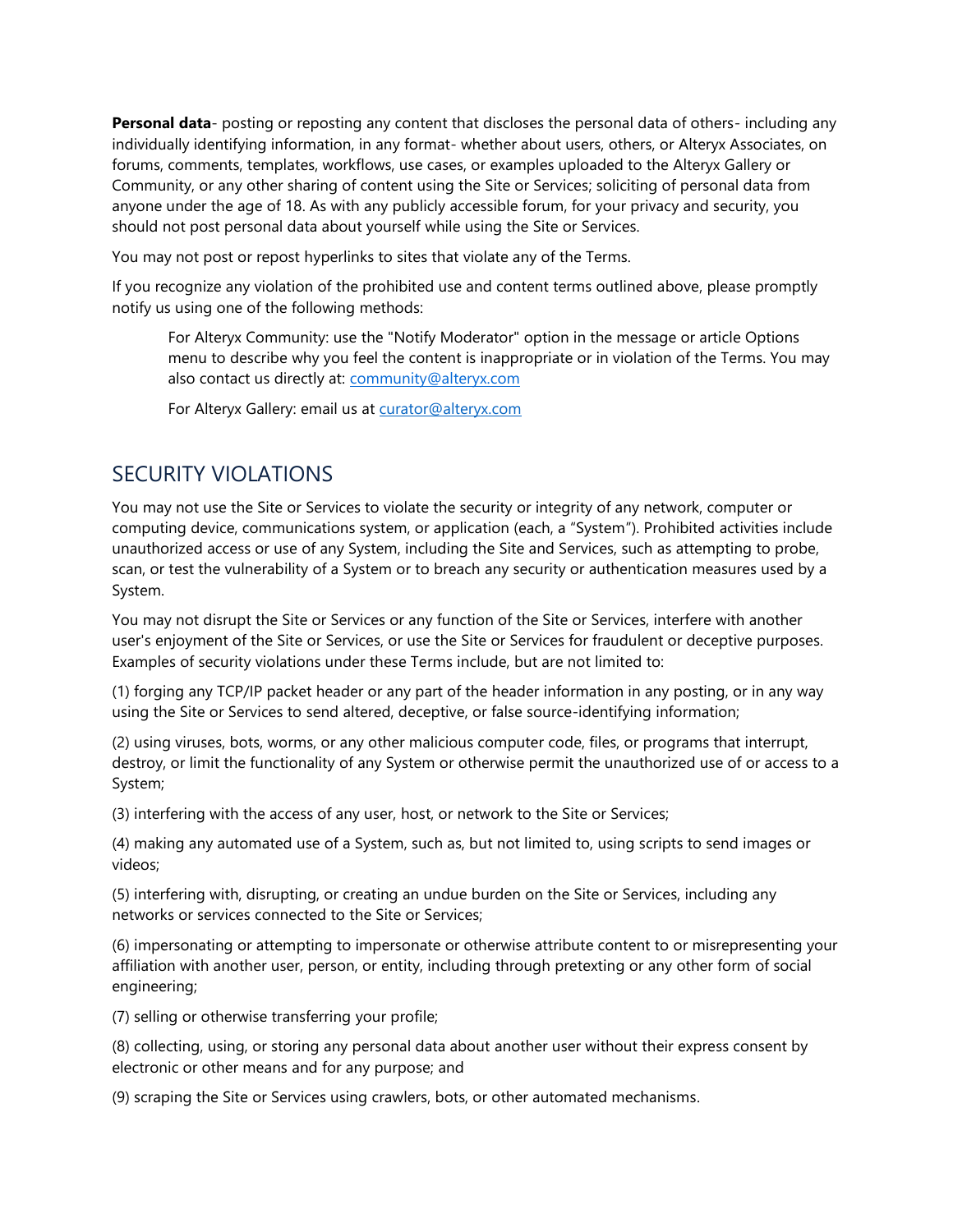We reserve the right, at our sole discretion, to investigate any violation of these Terms or misuse of the Site or Services and may remove, disable your access to, or modify any content on the Site or Services that violates the Terms, applicable law or regulation, or fails to comply with any other agreement between you and Alteryx.

Alteryx may report any activity that we suspect violates any law or regulation to law enforcement, regulators, or appropriate third parties, including, but not limited to, for the purposes of enforcing Alteryx's legal rights and remedies. Our reporting may disclose relevant information about you and your use of the Site or Services, including network and systems information pertaining to illegal conduct or an alleged violation of these Terms.

# CONTENT AND FEEDBACK

#### **User-generated content**

Alteryx makes no claims or representations as to the accuracy, completeness, or truth of any material or content submitted or found in the discussion areas of the Site and Services. Your situation, configuration, or implementation may vary from that of the user sharing a solution and some advice posted by users may even be wrong. You are solely responsible for using your judgement about the user-generated content found on the Site and Services, and any decision to act upon the information provided by other users.

We are not liable for any websites not administered by or under the control of Alteryx; you open website links posted on the Site or Services at your own risk. Alteryx makes no guarantee of the confidentiality or privacy of any communication or information transmitted on the Services or any website linked to the Services.

#### **Content moderation**

Alteryx reserves the right of its moderators to edit, move, block or remove comments, content, signatures or images that they consider inappropriate or that violate the Terms. We may also ban any user at our sole discretion and will inform you of a decision regarding your content or Account via private message within the Service or by email. Questions or comments about a decision regarding content moderation may be directed to the moderator of the applicable Service, either by private message (where applicable) or via email.

Alteryx Community: [community@alteryx.com](mailto:community@alteryx.com)

Alteryx Gallery: [curator@alteryx.com](mailto:curator@alteryx.com)

#### **Feedback**

If you provide any ideas, suggestions, or recommendations regarding Alteryx's products, technologies or the Services ("Feedback"), we may use such Feedback and incorporate it into Alteryx's products, technologies, and services without paying royalties and without any other obligations or restrictions.

## USAGE DATA

In order to provide Alteryx products and Services, ensure compliance with the Terms, provide support and recommendations, and to develop and improve functionality, Alteryx collects data about your use of our Sites and Services. Usage data includes how and when you use the Site and Services; your participation and completion of training and certification courses; your user preferences; the content and type of posts,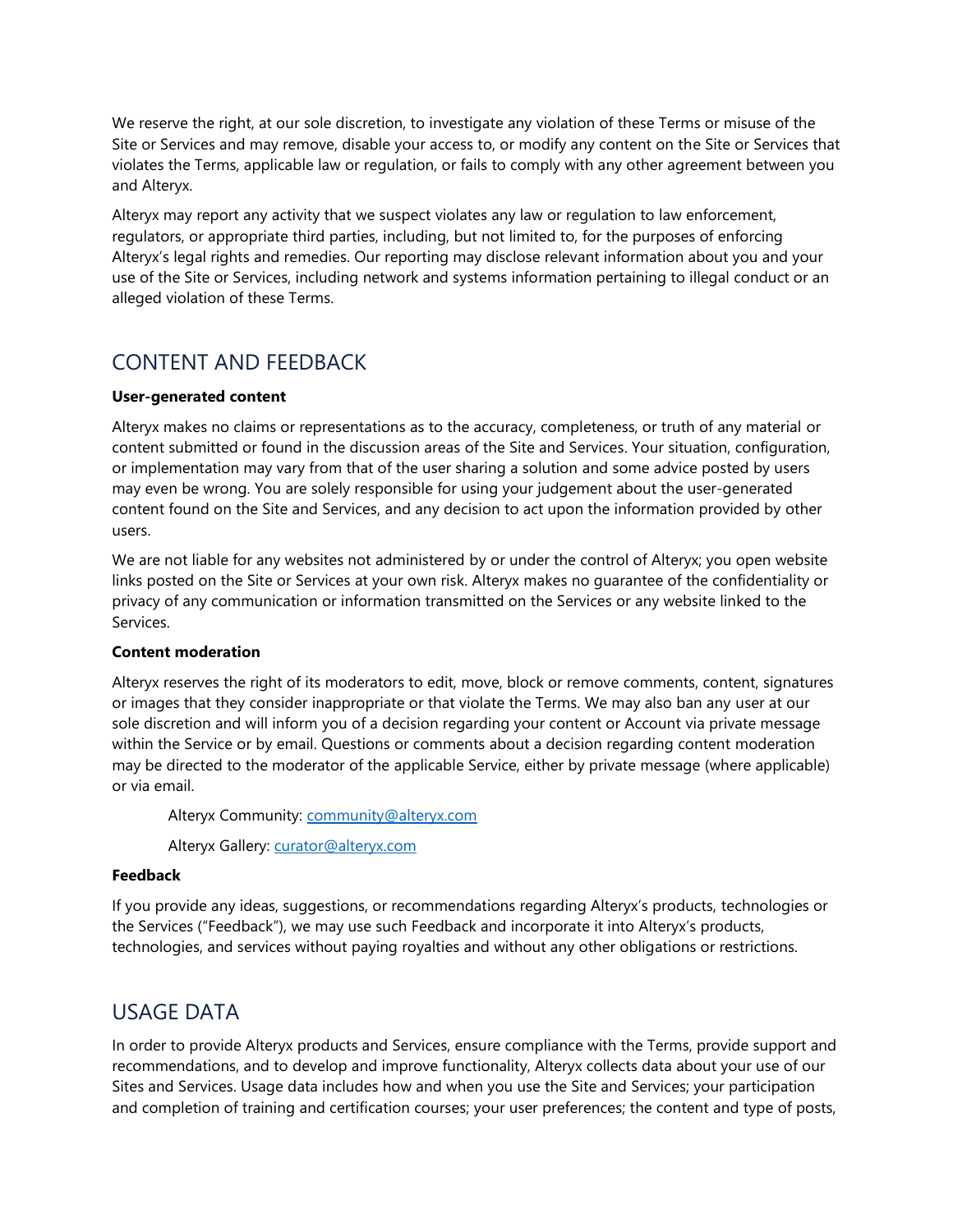workflows, and use cases you publish; your membership in user groups; your use of posted content, including downloads and podcasts; the details of any support tickets or questions you submit; and any data you upload or link to your profiles within the Site or Services, including photos or avatars, social media accounts, username, title or role, and employer. To the extent usage data includes any individually identifying information, Alteryx and its third-party service providers shall treat such data in accordance with Alteryx's published Privacy Policy. The most current version of the Privacy Policy is accessible at [https://www.alteryx.com/privacy.](https://www.alteryx.com/privacy)

## ELECTRONIC COMMUNICATIONS

We will communicate with you by email or by posting notices or updated Terms on the Site or as part of the Services. You agree that all agreements, notices, disclosures and other communications that Alteryx provides to you electronically satisfy any legal requirement that such communications be in writing.

## ALTERYX TRADEMARKS

"Alteryx," "Alteryx Analytics Gallery," and other Alteryx graphics, logos, page headers, button icons, scripts, and service names are trademarks, registered trademarks, or trade dress of Alteryx in the U.S. and/or other countries. Alteryx's trademarks and trade dress may not be used in connection with any product or service except as expressly authorized by Alteryx, and may not be used in any manner that is likely to cause confusion among customers or otherwise in the marketplace, or in any manner that disparages or discredits Alteryx. All other trademarks not owned by Alteryx that appear on the Site and Services are the property of their respective owners, who may or may not be affiliated with, connected to, or sponsored by Alteryx.

# YOUR ACCOUNT

We may refuse to approve a username or email address that is already being used by another user or that, in our sole discretion, violates the Terms or is rejected by Alteryx for any other reason. You represent that all information provided in your profile is accurate, true, and complete and you agree to keep all such information up-to-date. Alteryx may terminate your Account at any time if any of the information provided is found to be inaccurate, false, out of date, or incomplete.

You may not share or permit anyone else to use your Alteryx account and credentials ("Account"). Each user must establish an Account, subject to the Terms, which may be used only on an individual basis. If you are under the age of 16, your parent or legal guardian must establish your Account on your behalf.

You are responsible for maintaining the confidentiality of your Account credentials and restricting any access to your Account. You agree to accept responsibility for all activities that occur using your Alteryx Account. If your Account log-in credentials are compromised, or if you become aware of any unauthorized use of your Account or other breach of security on the Services, you are responsible for promptly notifying us by sending an email to [community@alteryx.com.](mailto:community@alteryx.com)

Alteryx reserves the right, in its sole discretion, to refuse service, terminate accounts, or to remove or edit content posted to the Site or Services. You understand and agree that Alteryx may remove any prohibited content and/or terminate your use of the Site or Services without prior notice to you.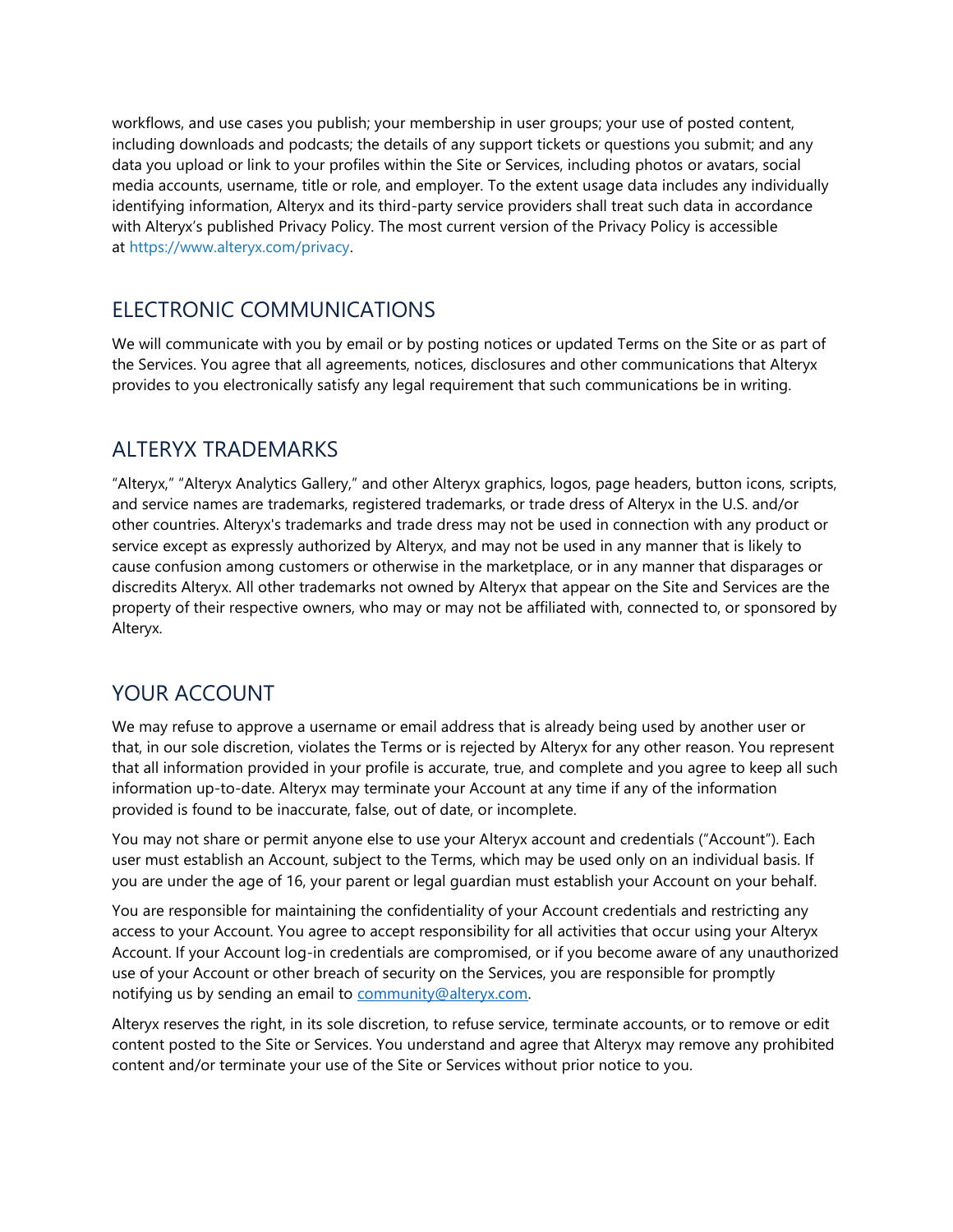## SITE AVAILABILITY

Alteryx will make commercially reasonable efforts to make the Site and Services available. We are not liable for any errors or delays in the content or transmission of postings while using the Services.

## COPYRIGHT INFRINGEMENT

If you believe that content belonging to you has been made available on the Site or Services without your permission, please notify Alteryx:

- By mail: Copyright Agent, Alteryx, Inc., 3345 Michelson Drive, Suite 400, Irvine, CA 92612
- By email [alteryxlegalnotices@alteryx.com](mailto:alteryxlegalnotices@alteryx.com)

In accordance with the Digital Millennium Copyright Act, your written notification must include:

- Your physical or electronic signature, or that of a person authorized to act on behalf of the owner of an exclusive right that is allegedly infringed;
- Identification of the copyrighted work claimed to have been infringed, or, if multiple copyrighted works on a single site are covered by a single notification, a representative list of such works at that site;
- Identification of the material that is claimed to be infringing or the subject of infringing activity and for which removal or disabled access is requested, together with information reasonably sufficient to permit Alteryx to locate the material;
- Information reasonably sufficient to permit Alteryx to contact you or the complaining party, such as an address, telephone number, and, if available, an email address, at which you or the complaining party may be contacted;
- A statement that you or the complaining party has a good faith belief that use of the material in the manner described in the notification is not authorized by you or the copyright owner, its agent, or the law; and
- A statement that the information provided in the notification is accurate and, under penalty of perjury, that you or the complaining party is authorized to act as or on behalf of the owner of an exclusive right that is allegedly infringed.

# INTELLECTUAL PROPERTY

You are not provided any rights to any intellectual property made part of or accessible to you through use of the Site or Services. All rights not expressly granted under these Terms are reserved by Alteryx and its partners and third-party service providers.

With respect to any specific combination of tools you utilize through the Alteryx software (each, a "Workflow") and publish to the Site or Services, you agree and grant Alteryx and any user of the Site or Services a perpetual, irrevocable, worldwide, non-exclusive, non-assignable, royalty-free license (with the right to sublicense) to copy, distribute, publicly display (e.g., post elsewhere), reproduce and create derivative works of, whether in print or any kind of electronic version that exists now or later developed, for any purpose, including a commercial purpose.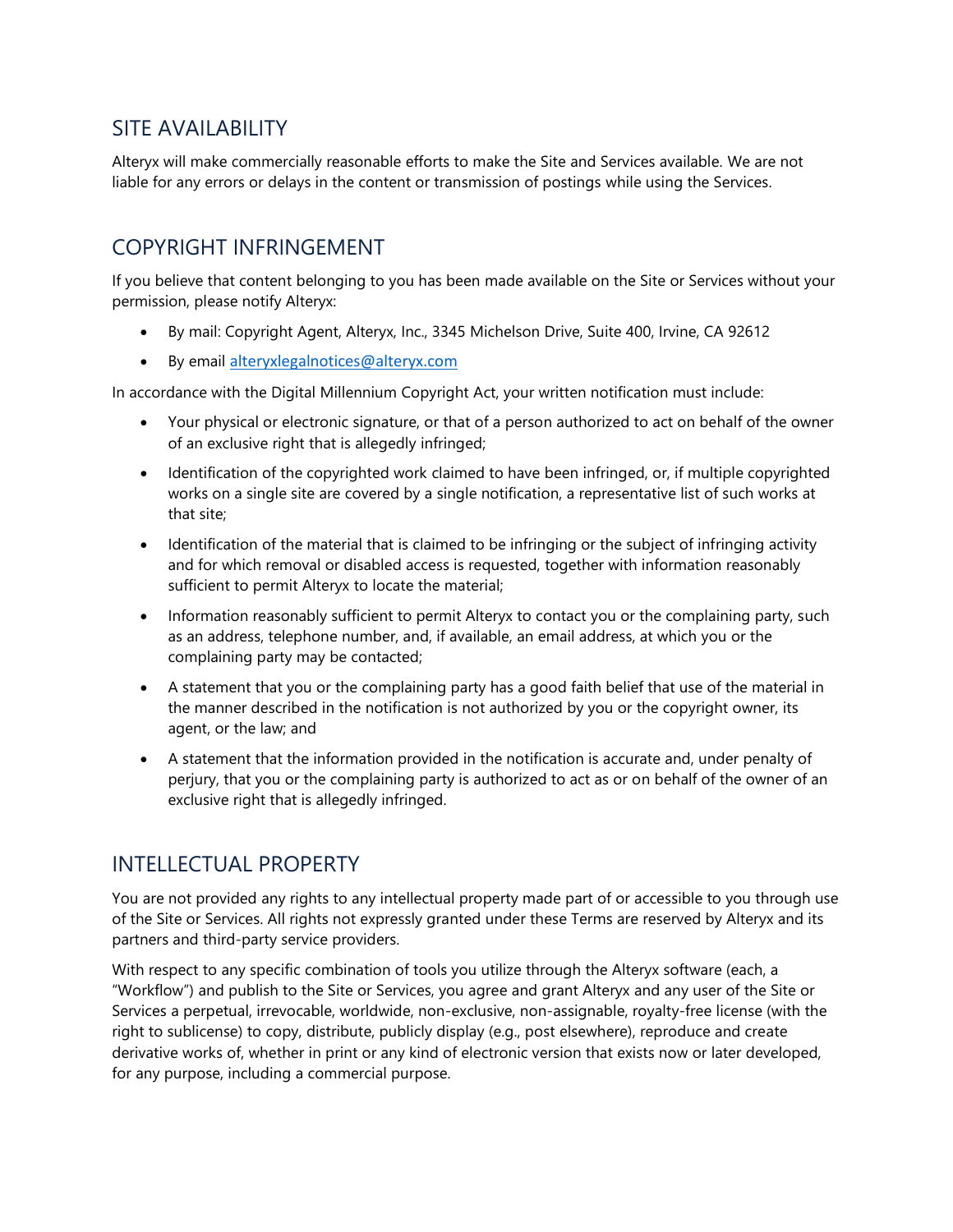With respect to any Workflow published by you to a Private Studio, you hereby grant Alteryx a worldwide, perpetual, irrevocable, non-exclusive, non-assignable, royalty-free license to sublicense to any user to whom you have provided access to such Private Studio, the right to use, run, or view, as applicable, the Workflow, including the use of your data to create output or results.

When you publish, upload, submit, store, send, or receive content to or through the Site and Services, you give Alteryx (and our partners and third-party service providers) a worldwide license to use, host, store, reproduce, modify, create derivative works (such as those resulting from translations, adaptations, or other changes we make so that your content works better with the Services), communicate, publish, publicly perform, publicly display, and distribute such content. This license continues even if you stop using the Site and/or Services.

You warrant that the content, including any Workflow, that you make available on the Site or Services shall not infringe the rights of others. You, and not Alteryx, are solely responsible for any violation of any intellectual property rights in the content (including any Workflow) that you upload or otherwise make available on the Site or Services.

### DISCLAIMER OF WARRANTIES AND LIMITATION OF LIABILITY

YOUR ENTIRE USE OF THE SITE AND SERVICES (INCLUDING ANY CONTENT OR WORKFLOW) IS AT YOUR OWN RISK. THE SITE, SERVICES, AND ANY DATA, INFORMATION, CONTENT, MATERIALS, PRODUCTS, AND WORKFLOWS INCLUDED OR PUBLISHED ON OR OTHERWISE MADE AVAILABLE TO YOU THROUGH THE SITE AND SERVICES (COLLECTIVELY, THE "SITE MATERIALS") ARE PROVIDED ON AN "AS IS" AND "AS AVAILABLE" BASIS. TO THE FULLEST EXTENT PERMITTED BY APPLICABLE LAW, ALTERYX DISCLAIMS ALL WARRANTIES, WHETHER EXPRESS OR IMPLIED, INCLUDING, BUT NOT LIMITED TO, IMPLIED WARRANTIES OF MERCHANTABILITY, FITNESS FOR A PARTICULAR PURPOSE, TITLE, ACCURACY OR COMPLETENESS OF RESPONSES, RESULTS, REASONABLE CARE OR WORKMANLIKE EFFORT, LACK OF NEGLIGENCE, AND/OR LACK OF VIRUSES, ALL WITH REGARD TO THE SITE, SERVICES, AND SITE MATERIALS. FURTHER, ALTERYX MAKES NO WARRANTY THAT THE SITES, SERVICES, OR SITE MATERIALS WILL OPERATE PROPERLY AS INTEGRATED WITH YOUR WORKFLOWS, APPLICATIONS, OR SYSTEMS, OR PROVIDE ANY PARTICULAR RESULTS. ALTERYX DOES NOT WARRANT THAT THE SITE, SERVICES, SITE MATERIALS, ALTERYX'S SERVERS, OR EMAIL SENT FROM ALTERYX ARE FREE OF VIRUSES OR OTHER HARMFUL CODE.

ALTERYX AND ITS AFFILIATES AND EACH OF THEIR RESPECTIVE OFFICERS, EMPLOYEES, AGENTS, PARTNERS, SUPPLIERS, AND LICENSORS SHALL HAVE NO LIABILITY FOR ANY DIRECT, INDIRECT, INCIDENTAL, PUNITIVE, EXEMPLARY, SPECIAL, RELIANCE OR CONSEQUENTIAL DAMAGES ARISING OUT OF OR RELATED TO THE SITES, SERVICES, TERMS, OR SITE MATERIALS, INCLUDING, BUT NOT LIMITED TO, DAMAGES FOR ANY WORKFLOWS OR CONTENT PUBLISHED BY ANY PARTY ON THE SITE OR SERVICES, OR DAMAGES FOR LOSS OF PROFITS, GOODWILL, USE, OR DATA, EVEN IF ALTERYX HAS BEEN ADVISED OF THE POSSIBILITY OF SUCH DAMAGES.

CERTAIN JURISDICTIONS DO NOT ALLOW LIMITATIONS ON IMPLIED WARRANTIES OR THE EXCLUSION OR LIMITATION OF CERTAIN DAMAGES. IF THESE LAWS APPLY TO YOU, SOME OR ALL OF THE ABOVE DISCLAIMERS, EXCLUSIONS, OR LIMITATIONS MAY NOT APPLY TO YOU, AND YOU MAY HAVE ADDITIONAL LEGAL RIGHTS.

INDEMNIFICATION